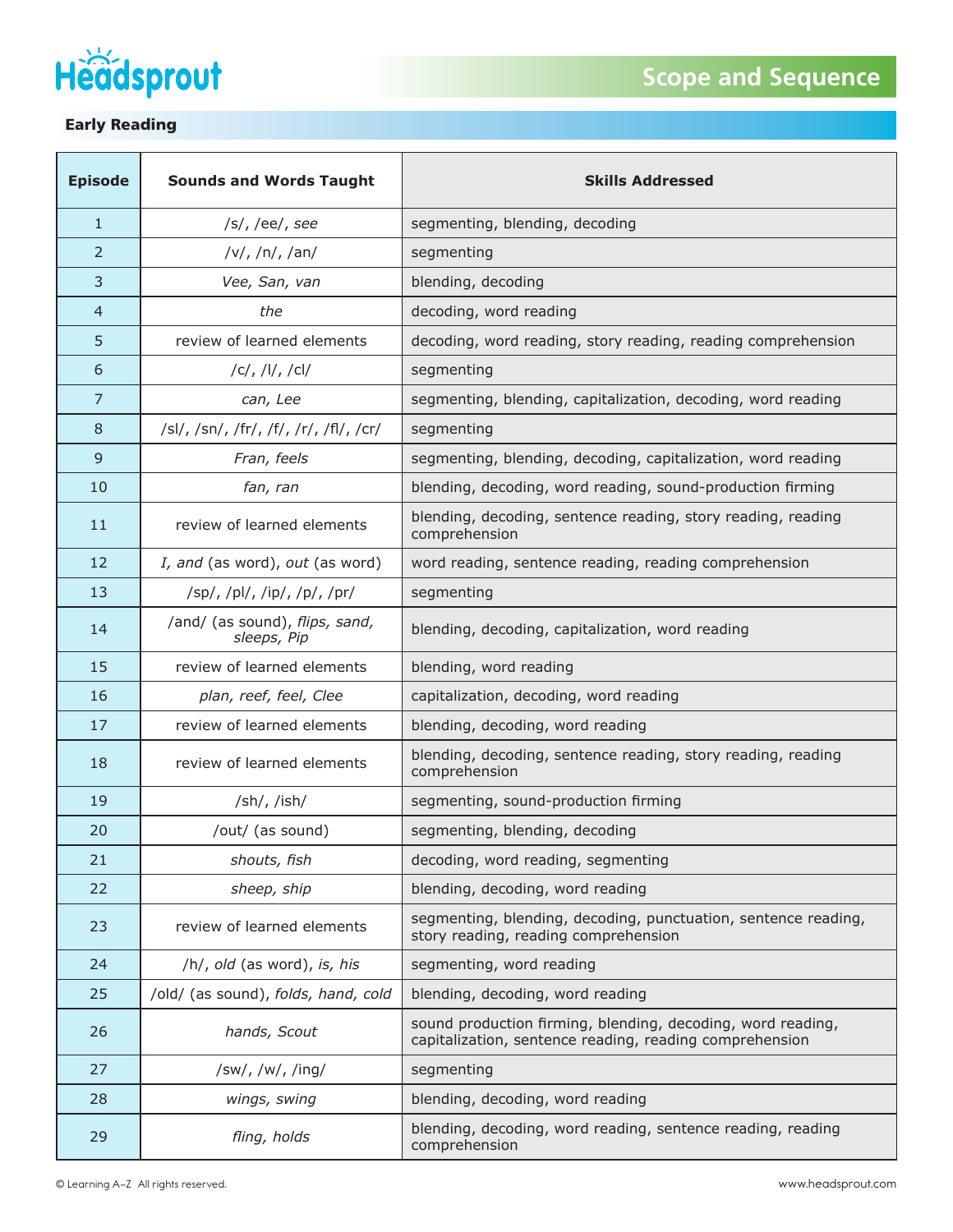



| <b>Episode</b> | <b>Sounds and Words Taught</b>                                                                         | <b>Skills Addressed</b>                                                                                                                        |
|----------------|--------------------------------------------------------------------------------------------------------|------------------------------------------------------------------------------------------------------------------------------------------------|
| 30             | peel, wing                                                                                             | word reading, punctuation, story reading, reading comprehension                                                                                |
| 31             | /er/, /t/, /tr/, /st/                                                                                  | segmenting                                                                                                                                     |
| 32             | her, plant, sweet                                                                                      | blending, decoding, word reading                                                                                                               |
| 33             | Trish, sweep                                                                                           | capitalization, blending, decoding, word reading                                                                                               |
| 34             | standing                                                                                               | sound-production firming, blending, decoding, word reading,<br>nonsense-word decoding, sentence reading, reading<br>comprehension              |
| 35             | could, would, should                                                                                   | sound-production firming, word reading, blending, decoding,<br>nonsense-word decoding                                                          |
| 36             | review of learned elements                                                                             | word reading                                                                                                                                   |
| 37             | tree, sting, feet                                                                                      | blending, decoding, word reading                                                                                                               |
| 38             | wish, sing                                                                                             | sound-production firming, blending, decoding, word reading,<br>nonsense-word decoding                                                          |
| 39             | told                                                                                                   | sound-production firming, blending, decoding, word reading,<br>sentence reading, reading comprehension                                         |
| 40             | hold, she, he                                                                                          | word reading, story reading, reading comprehension                                                                                             |
| 41             | /ike/, /ake/, like, lake                                                                               | sound production firming, discrimination practice, sounding out                                                                                |
| 42             | /k/, flake, hike                                                                                       | discrimination practice and fluency, sounding out, sound-<br>production firming, word-production firming, comprehension<br>(sentence building) |
| 43             | Swish, pan, cakes, pancakes,<br>likes, take                                                            | sound-production firming, sounding out, discrimination fluency,<br>word-production firming, story reading, reading comprehension               |
| 44             | /m/, /b/, /bl/, /d/                                                                                    | discrimination practice, sound-production firming, discrimination<br>fluency                                                                   |
| 45             | /br/, /dr/, bringing, seek, needs,<br>makes, bake, dish, Mike                                          | sound-production firming, discrimination practice, sounding out,<br>discrimination fluency                                                     |
| 46             | slips, Blake, a, some, blank,<br>drank, flipper                                                        | word-production firming, sounding out, capitalization,<br>discrimination fluency                                                               |
| 47             | brings, takes                                                                                          | discrimination fluency, word-production firming, sentence building,<br>story reading, reading comprehension                                    |
| 48             | /g/, /um/, /oo/ (both as in soon<br>and as in good), wood, soon,<br>good, tool, noon, took, food, foot | word-production firming, sounding out                                                                                                          |
| 49             | /z/, /or/, work, cooking, spoon,<br>for, zoom, sank,                                                   | sound-production firming, discrimination fluency, sounding out                                                                                 |
| 50             | come, are, in, book, looks                                                                             | discrimination fluency, word-production firming, sentence building,<br>story reading, reading comprehension                                    |
| 51             | said, wants, on, sang, long                                                                            | nonsense-word decoding, discrimination fluency, word-production<br>firming, sounding out, sentence fluency                                     |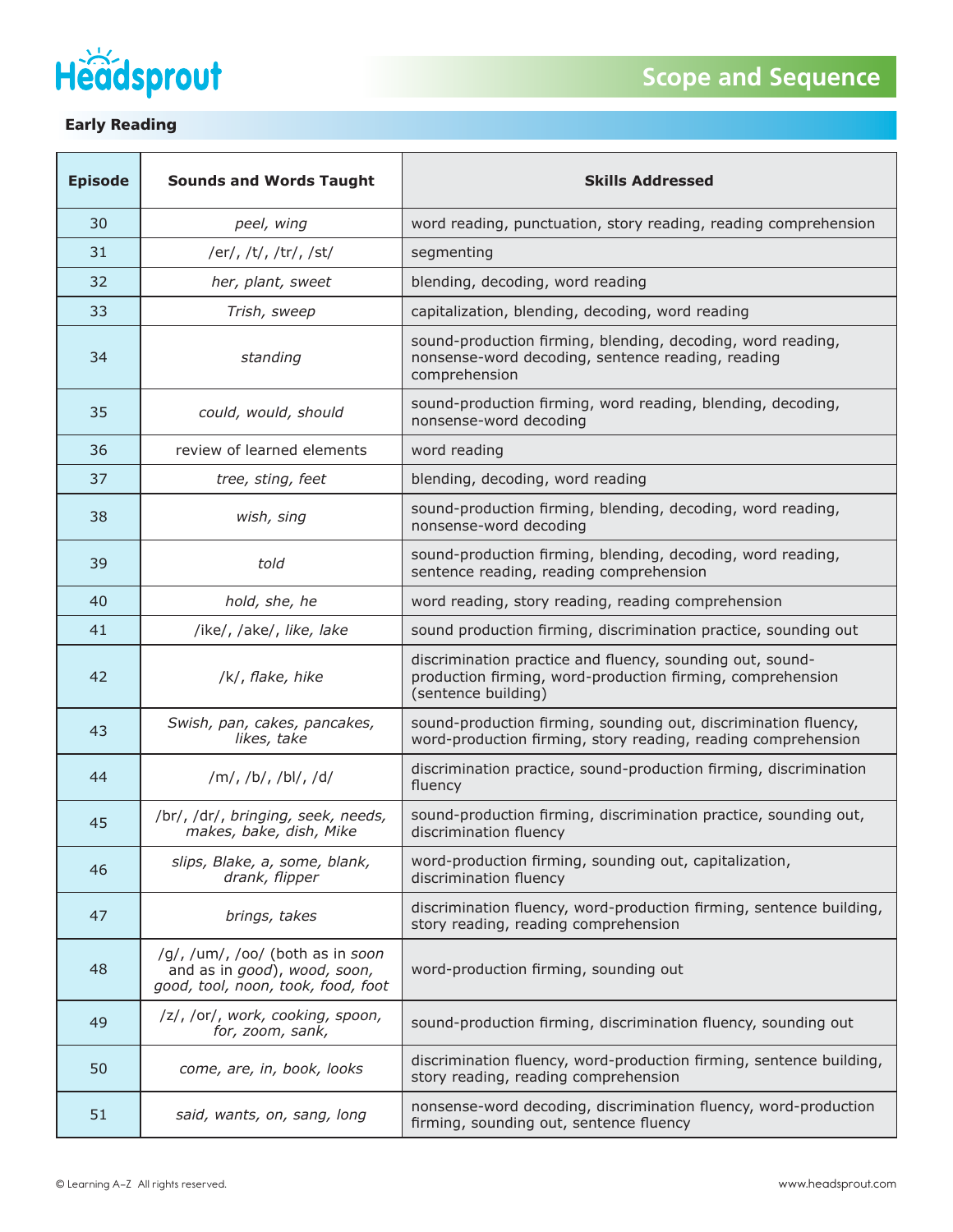



| <b>Episode</b> | <b>Sounds and Words Taught</b>                                                       | <b>Skills Addressed</b>                                                                                                                                             |
|----------------|--------------------------------------------------------------------------------------|---------------------------------------------------------------------------------------------------------------------------------------------------------------------|
| 52             | /j/, /im/, Tim, look, jumps, jump,<br>moon, too, soon                                | sound-production firming, discrimination fluency, sounding out,<br>word-production firming, story reading, reading comprehension                                    |
| 53             | /in/ (as sound), one, two, you,<br>word, drink, about                                | discrimination fluency, word-production firming, sounding out,<br>sentence fluency, comprehension (fill-in-the-blank), sentence<br>building, vocabulary building    |
| 54             | /ill/, /ay/, /thr/, /th/                                                             | sound-production firming, discrimination fluency                                                                                                                    |
| 55             | /gr/, playing, thump, play, may,<br>three, Jill, grand                               | capitalization, sounding out, word-production firming, story<br>reading, reading comprehension                                                                      |
| 56             | review of learned elements                                                           | sentence fluency, comprehension (fill-in-the-blank), sentence<br>building                                                                                           |
| 57             | /at/, /ide/, /id/, /ate/, sick, hides,<br>more, plate, lid, hat, please              | discrimination practice, sound-production firming, sounding out,<br>vocabulary building                                                                             |
| 58             | hide, hid                                                                            | word-production firming, story reading, reading comprehension,<br>sentence building                                                                                 |
| 59             | have, rid, we, ride, Dipper,<br>Spike, skate, has, sat                               | sounding out, vocabulary building, word production firming,<br>capitalization, story reading, sentence fluency, reading<br>comprehension, sentence building         |
| 60             | /ig/, /ox/, /ot/, /it/, big, fit, got,<br>not, little, box, sit, sink, sitting       | sound-production firming, sounding out, word production firming,<br>story reading, reading comprehension                                                            |
| 61             | hoop, spin, think, to, Jingles, do,<br>hot, no, fox, go, pig                         | sounding out, vocabulary building, word-production firming,<br>sentence building, capitalization, story reading, sentence fluency,<br>reading comprehension         |
| 62             | /ut/, thank, supper, did, must,<br>but, cups, okay, up, us                           | sound-production firming, sounding out, word-production firming,<br>comprehension (fill-in-the-blank), vocabulary building, story<br>reading, reading comprehension |
| 63             | /str/, Strummer, that, digging,<br>there, seen, where, dust, here,<br>butter, guitar | sounding out, vocabulary building, word-production firming,<br>story reading, sentence fluency, reading comprehension                                               |
| 64             | /en/, /ed/, /el/, /et/, better, went,<br>again, talking, help, pouted                | comprehension (fill-in-the-blank), sound-production firming,<br>sounding out, word-production firming, sentence building,<br>vocabulary building                    |
| 65             | /ad/, shell, tied, wanted, problem,<br>looked, felt, sad                             | word-production firming, story reading, reading comprehension,<br>vocabulary building                                                                               |
| 66             | triangle, drums, band, played,<br>what, horn, who, me, with                          | nonsense-word decoding, vocabulary building, word-production<br>firming, story reading, sentence fluency, reading comprehension                                     |
| 67             | /ime/, /ar/, /ir/, live, first, does,<br>far, time, Gus, give                        | sound-production firming, discrimination practice, sounding out,<br>word-production firming, vocabulary building                                                    |
| 68             | /spr/, cookie, ice, bus, bird, get,<br>card, Sprout, dime, going, star               | sounding out, word-production firming, story reading, reading<br>comprehension, vocabulary building                                                                 |
| 69             | /as/, cannot, fly, because,<br>so, they, say, asked, swim,<br>fins, my, why          | comprehension (fill-in-the-blank), vocabulary building, word-<br>production firming, story reading, sentence fluency, reading<br>comprehension                      |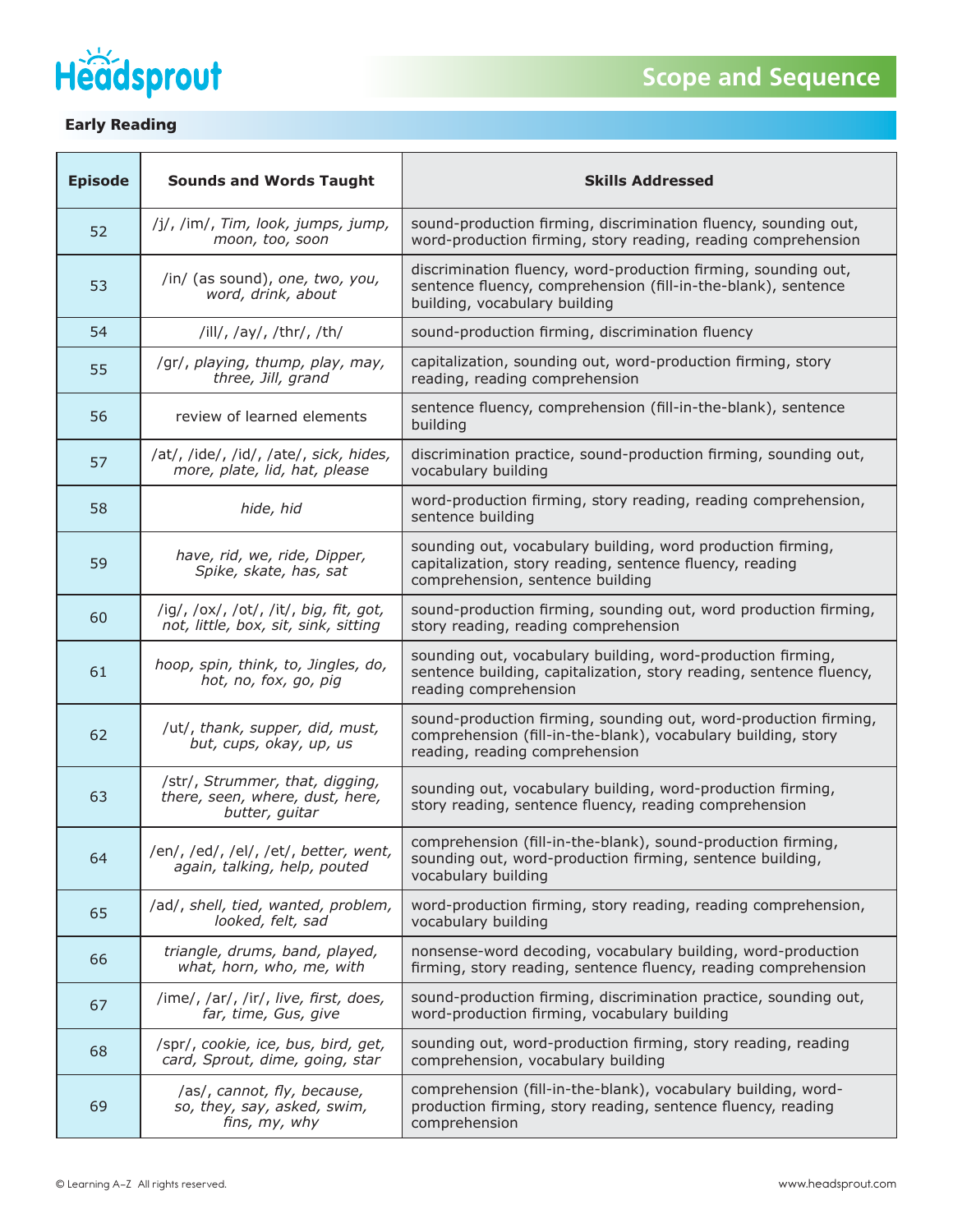

| <b>Episode</b> | <b>Sounds and Words Taught</b>                                                                                                                                                                                                                      | <b>Skills Addressed</b>                                                                                                                               |
|----------------|-----------------------------------------------------------------------------------------------------------------------------------------------------------------------------------------------------------------------------------------------------|-------------------------------------------------------------------------------------------------------------------------------------------------------|
| 70             | /ow/ (both as in snow and as in<br>how), down, cow, glow, crow,<br>brown, how, blow, snow                                                                                                                                                           | word-production firming, sounding out, sentence building                                                                                              |
| 71             | /ug/, /igh/, /all/ (as a sound),<br>/wh/, falls, tall, high, wow, low,<br>might, when, hard, Bug                                                                                                                                                    | sound-production firming, sounding out, word-production firming,<br>story reading, reading comprehension                                              |
| 72             | /em/, /est/, were, throw, balls,<br>away, biggest, sky, four, was,<br>than, home, small, throwing,<br>from, them, saw, bigger                                                                                                                       | vocabulary building, word-production firming, sentence building,<br>story reading, sentence fluency, reading comprehension                            |
| 73             | /ame/, /y/, /ch/, /ea/, orange,<br>read, rainbow, name, each, blue,<br>town, yellow, color                                                                                                                                                          | nonsense-word decoding, sound-production firming, sounding<br>out, comprehension (fill-in-the-blank), sentence building,<br>vocabulary building       |
| 74             | /am/, /ix/, eat, years, cheese,<br>game, am, six, story                                                                                                                                                                                             | sentence building, word-production firming, capitalization,<br>story reading, reading comprehension                                                   |
| 75             | /ife/, /es/, /un/, catch, life,<br>planet, very, yes, Mars, be,<br>fourth, us, sun, of, most, night                                                                                                                                                 | sounding out, vocabulary building, word-production firming,<br>story reading, sentence fluency, reading comprehension                                 |
| 76             | /uck/, /qu/, /ack/, /ick/, lucky,<br>pick, tricks, jack, tell, quack,<br>quick, let, duck, back                                                                                                                                                     | discrimination practice, sound-production firming, sounding out,<br>word-production firming, capitalization, story reading, reading<br>comprehension  |
| 77             | /ine/, /og/, /kn/, /ex/, friend,<br>who's, magnifying glass, Zog's,<br>Diner, Dipper's, dogs, know,<br>hello, next, today, line, beans                                                                                                              | sound-production firming, sounding out, word-production firming,<br>story reading, reading comprehension, vocabulary building                         |
| 78             | /ind/, /ock/, put, water, knock,<br>start, dirt, find, grow, mine,<br>green, seed, other, flower, kind,<br>watered, pot                                                                                                                             | sounding out, vocabulary building, word-production firming, story<br>reading, sentence fluency, reading comprehension                                 |
| 79             | /ou/, /ire/, /ace/, /ew/, /ai/, leaf,<br>leaves, wet, space, wonder, rain,<br>worm, ground, seven, weather,<br>la la la, tired, five, buildings,<br>much, count, whew, lot, new,<br>Bernadette                                                      | sound-production firming, sounding out, word-production firming,<br>capitalization, story reading, reading comprehension, vocabulary<br>building      |
| 80             | putting, that's, aren't, jungle,<br>job, almost, hasn't, friends,<br>possibly, use, become, she's,<br>words, probably, people, reader,<br>I'd, cards, tunes, their, worked,<br>I'm, sea, isn't, write, learned,<br>important, I'll, we're, terrific | contractions, sounding out, sentence building, vocabulary building,<br>word-production firming, story reading                                         |
| 81             | /dge/, /oa/, /ur/, /y/ (as in cry<br>and every), /ed/ (as in wanted,<br>wondered, and soaked), curled,<br>bridge, edge, floating, cry, my,<br>every, only                                                                                           | discrimination fluency, sound-production firming, word-production<br>firming, sounding out, story reading, sentence fluency, reading<br>comprehension |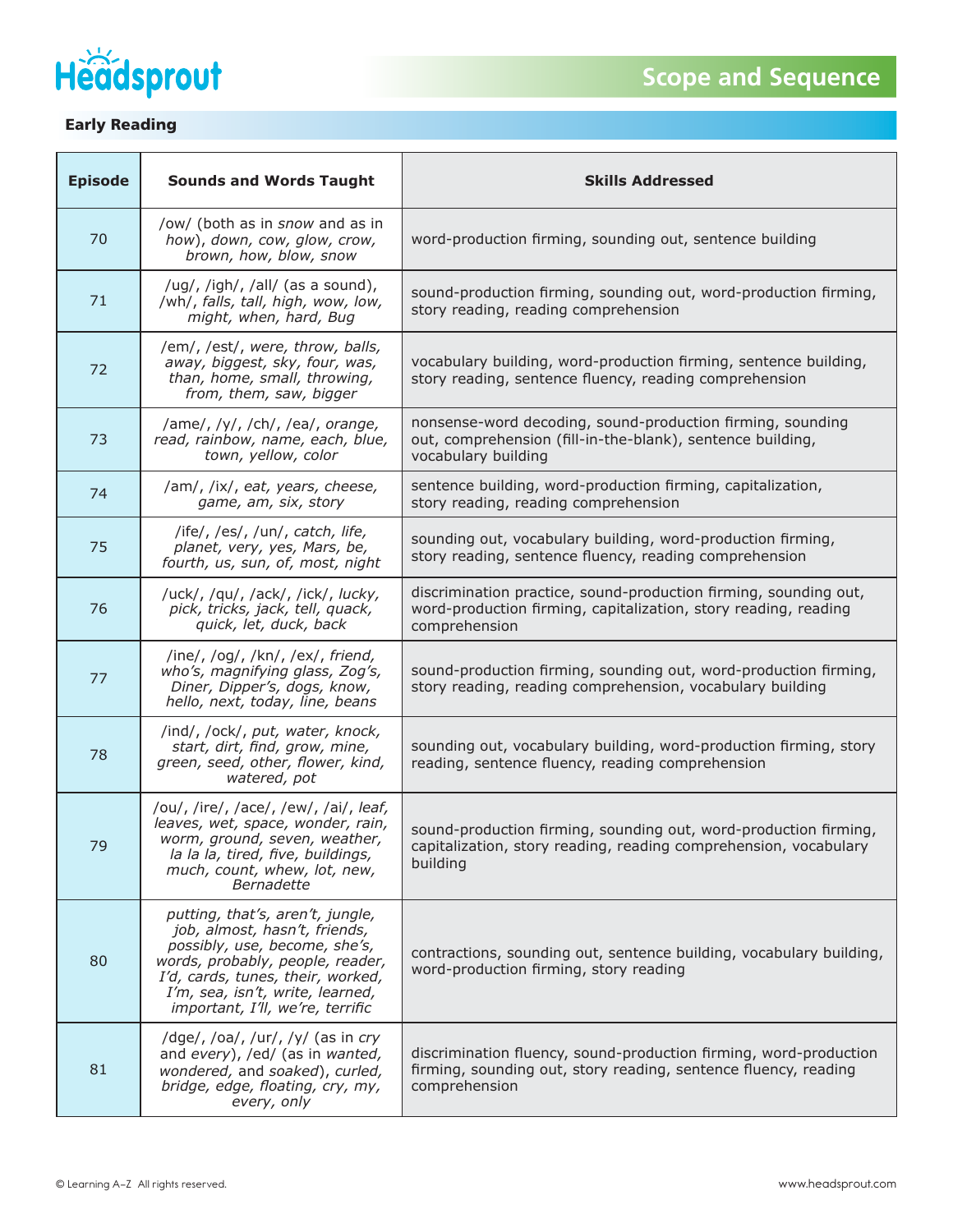

| <b>Episode</b> | <b>Sounds and Words Taught</b>                                                                                                                        | <b>Skills Addressed</b>                                                                                                                                                    |
|----------------|-------------------------------------------------------------------------------------------------------------------------------------------------------|----------------------------------------------------------------------------------------------------------------------------------------------------------------------------|
| 82             | /c/ (as in city), /ie/ (both as in<br>pie and as in shield), coast, city,<br>office, dance, pie, tie, shield,<br>piece, families, fields, plains, sod | word-production firming, sounding out, story reading, sentence<br>fluency, reading comprehension, vocabulary building                                                      |
| 83             | /ph/, /ice/, /ea/ (as in head),<br>/ble/, /gle/, /ple/, ready, really,<br>instead, head, nice, dolphins,<br>meadows, table, gophers                   | discrimination fluency, sound-production firming, word-production<br>firming, sounding out, story reading, sentence fluency, reading<br>comprehension                      |
| 84             | air, this, many, toe, shoe,<br>does, goes, canoe, kayak                                                                                               | discrimination practice, word-production firming, story reading,<br>sentence fluency, reading comprehension, vocabulary building                                           |
| 85             | /ture/, /sure/, /ui/ (as in juice),<br>fruit, nature's, juice, treasure                                                                               | discrimination practice, discrimination fluency, sound-production<br>firming, sounding out, story reading, sentence fluency, reading<br>comprehension                      |
| 86             | /oi/, soil, choice, enough, tough,<br>rough, laugh                                                                                                    | discrimination fluency, sound-production firming, word-production<br>firming, sounding out, story reading, sentence fluency, reading<br>comprehension                      |
| 87             | /aw/, /tch/, straw, squawk,<br>pitch, catch                                                                                                           | discrimination fluency, sound-production firming, sounding out,<br>story reading, sentence fluency, reading comprehension                                                  |
| 88             | /re/, /tion/, caution, resolve,<br>resolution, rewrite, attention                                                                                     | discrimination fluency, sound-production firming, word-production<br>firming, sounding out, story reading, sentence fluency, reading<br>comprehension, vocabulary building |
| 89             | done, none, gone, into                                                                                                                                | word-production firming, story reading, sentence fluency, reading<br>comprehension                                                                                         |
| 90             | /g/ (as in giant), /cle/, /tle/,<br>/dle/, age, change, glacier, giant,<br>gently, energy                                                             | discrimination fluency, sound-production firming, word-production<br>firming, sounding out, story reading, sentence fluency, reading<br>comprehension                      |
| 91             | /oy/, enjoy, soybeans,<br>hoeing, hoe                                                                                                                 | discrimination fluency, sound-production firming, word-production<br>firming, sounding out, story reading, sentence fluency, reading<br>comprehension, vocabulary building |
| 92             | /one/, phone, cone, zone, cycle,<br>gentle, typhoon, hurricane                                                                                        | word-production firming, sounding out, story reading, sentence<br>fluency, reading comprehension, vocabulary building                                                      |
| 93             | /wr/, /kle/, /ave/, wrapping,<br>wrinkle, gave                                                                                                        | discrimination fluency, sound-production firming, sounding out,<br>story reading, sentence fluency, reading comprehension                                                  |
| 94             | carry, buy, supply, replace, repair                                                                                                                   | discrimination fluency, word-production firming, story reading,<br>sentence fluency, reading comprehension, vocabulary building                                            |
| 95             | /une/, /ute/, tune, flute,<br>dunes, pollute                                                                                                          | discrimination fluency, sound-production firming, sounding out,<br>story reading, sentence fluency, reading comprehension                                                  |
| 96             | review of learned elements                                                                                                                            | word-production firming, story reading, sentence fluency, reading<br>comprehension                                                                                         |
| 97             | these, those                                                                                                                                          | discrimination practice, word-production firming, story reading,<br>sentence fluency, reading comprehension                                                                |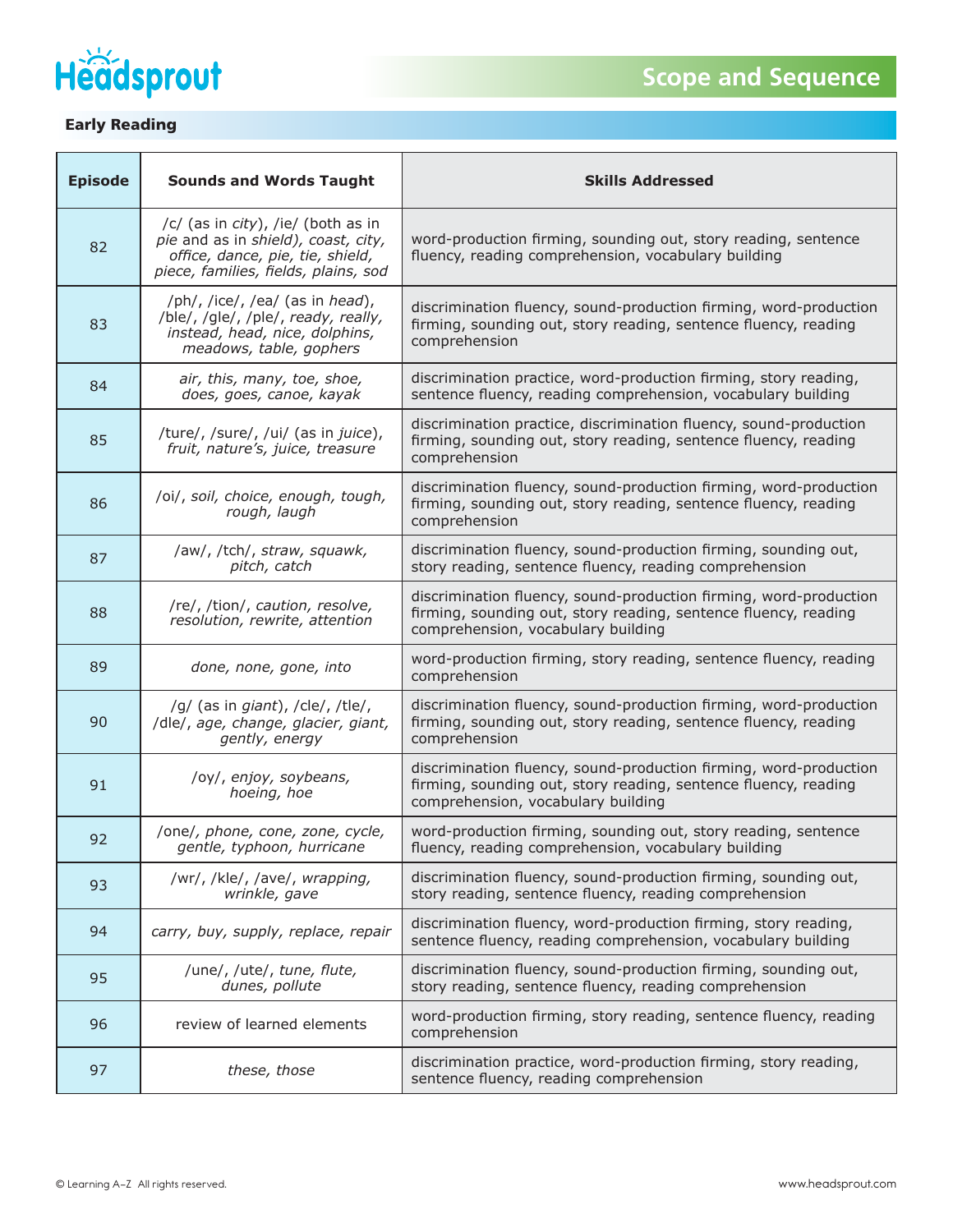

| <b>Episode</b> | <b>Sounds and Words Taught</b>                                                      | <b>Skills Addressed</b>                                                                                                                               |
|----------------|-------------------------------------------------------------------------------------|-------------------------------------------------------------------------------------------------------------------------------------------------------|
| 98             | /zle/, twinkle, dazzles, puzzles,<br>sphere, atmosphere, angle,<br>reflect, crystal | discrimination fluency, sound-production firming, sounding<br>out, story reading, sentence fluency, reading comprehension,<br>vocabulary building     |
| 99             | /sion/, mission, permission,<br>garbage, simple, triple                             | discrimination fluency, sound-production firming, word-production<br>firming, sounding out, story reading, sentence fluency, reading<br>comprehension |
| 100            | /ode/, code, behave, shiny,<br>geode, hollow, expert, equipment                     | discrimination fluency, sound-production firming, sounding<br>out, story reading, sentence fluency, reading comprehension,<br>vocabulary building     |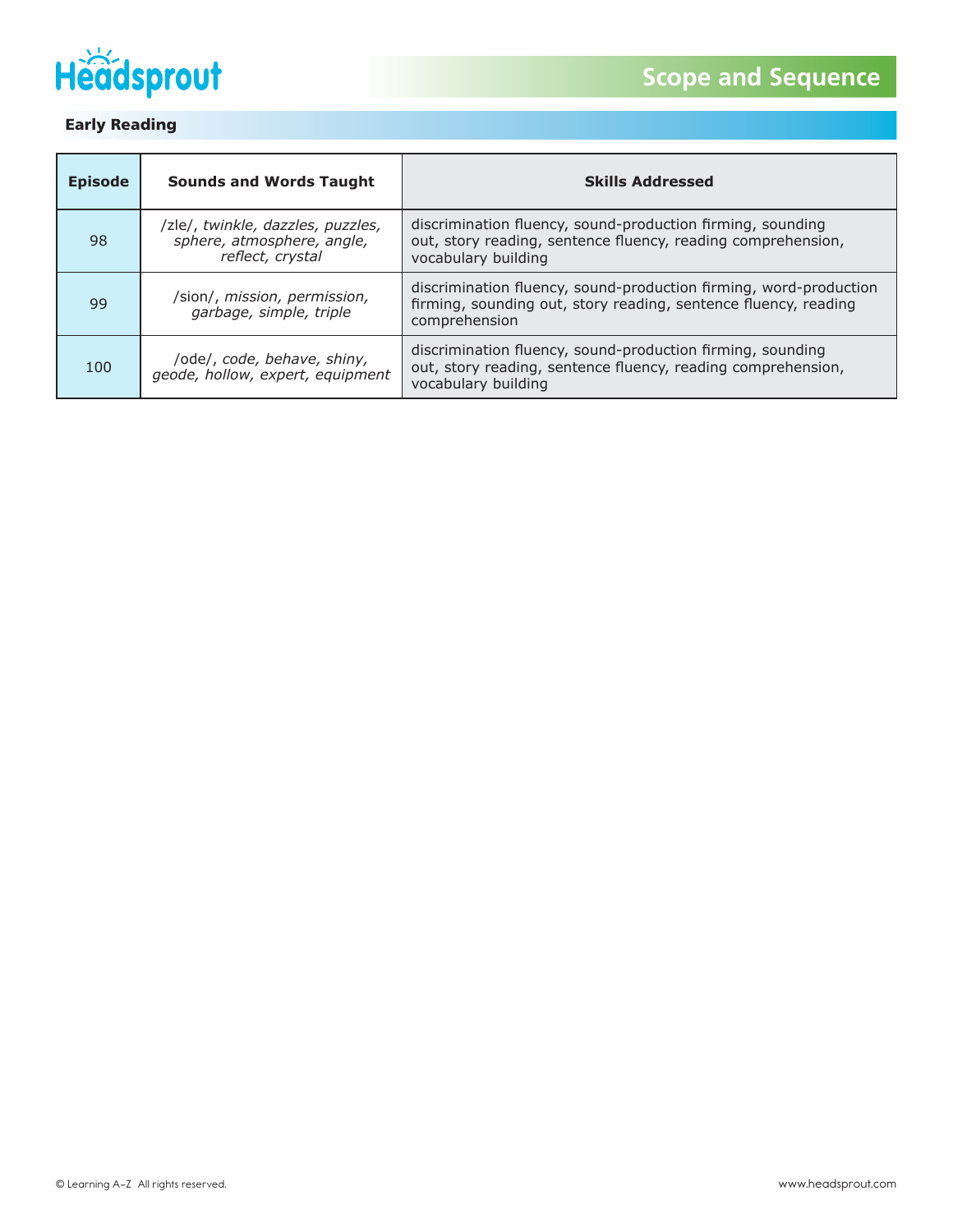



## Reading Comprehension

| <b>Episode</b> | <b>Vocabulary Taught</b>                     | <b>Skills Addressed</b>                                                                                                                      |
|----------------|----------------------------------------------|----------------------------------------------------------------------------------------------------------------------------------------------|
| $\mathbf{1}$   | who, what, when,<br>where, why, how          | question words, strategy to answer factual questions, finding evidence in text                                                               |
| 2              |                                              | strategy to answer inferential questions, finding evidence in text                                                                           |
| 3              |                                              | discriminating between factual and inferential questions                                                                                     |
| 4              |                                              | finding the theme of a sentence                                                                                                              |
| 5              | mostly about                                 | strategy for finding the main idea of a passage                                                                                              |
| 6              |                                              | strategy for deriving the meaning of a word from context                                                                                     |
| $\overline{7}$ |                                              | answering factual, inferential, main idea, and derived-meaning questions<br>from different passages                                          |
| 8              |                                              | discriminating among factual, inferential, main idea, and derived-meaning<br>questions                                                       |
| 9              |                                              | answering factual, inferential, main idea, and derived-meaning questions<br>from longer passages                                             |
| 10             |                                              | answering factual, inferential, main idea, and derived-meaning questions<br>from longer passages                                             |
| 11             | distant, uncertain,<br>excited, curious      | answering factual, inferential, main idea, and derived-meaning questions<br>from longer narrative passages; explicit vocabulary learning     |
| 12             | either, above, below,<br>different           | answering factual, inferential, main idea, and derived-meaning questions<br>from longer narrative passages; explicit vocabulary learning     |
| 13             | believe, beautiful,<br>enough, frightened    | answering factual, inferential, main idea, and derived-meaning questions<br>from longer narrative passages; explicit vocabulary learning     |
| 14             | friendly, together,<br>middle, behind        | answering factual, inferential, main idea, and derived-meaning questions<br>from longer narrative passages; explicit vocabulary learning     |
| 15             | achieve, communicate,<br>method, braille     | answering factual, inferential, main idea, and derived-meaning questions<br>from longer informational passages; explicit vocabulary learning |
| 16             | papyrus, ancient,<br>scroll, repeated        | working with tables of contents, explicit vocabulary learning                                                                                |
| 17             |                                              | answering factual, inferential, main idea, and derived-meaning questions<br>from longer narrative passages                                   |
| 18             | supposed to, muttered,<br>boulders, admitted | answering factual, inferential, main idea, and derived-meaning questions<br>from longer narrative passages; explicit vocabulary learning     |
| 19             | mystery, direction,<br>treasure, lonely      | working with maps and directions                                                                                                             |
| 20             |                                              | working with maps and directions in the context of a narrative passage                                                                       |
| 21             | respect, reminds,<br>explained, continued    | working with a map scale to determine distances in a map                                                                                     |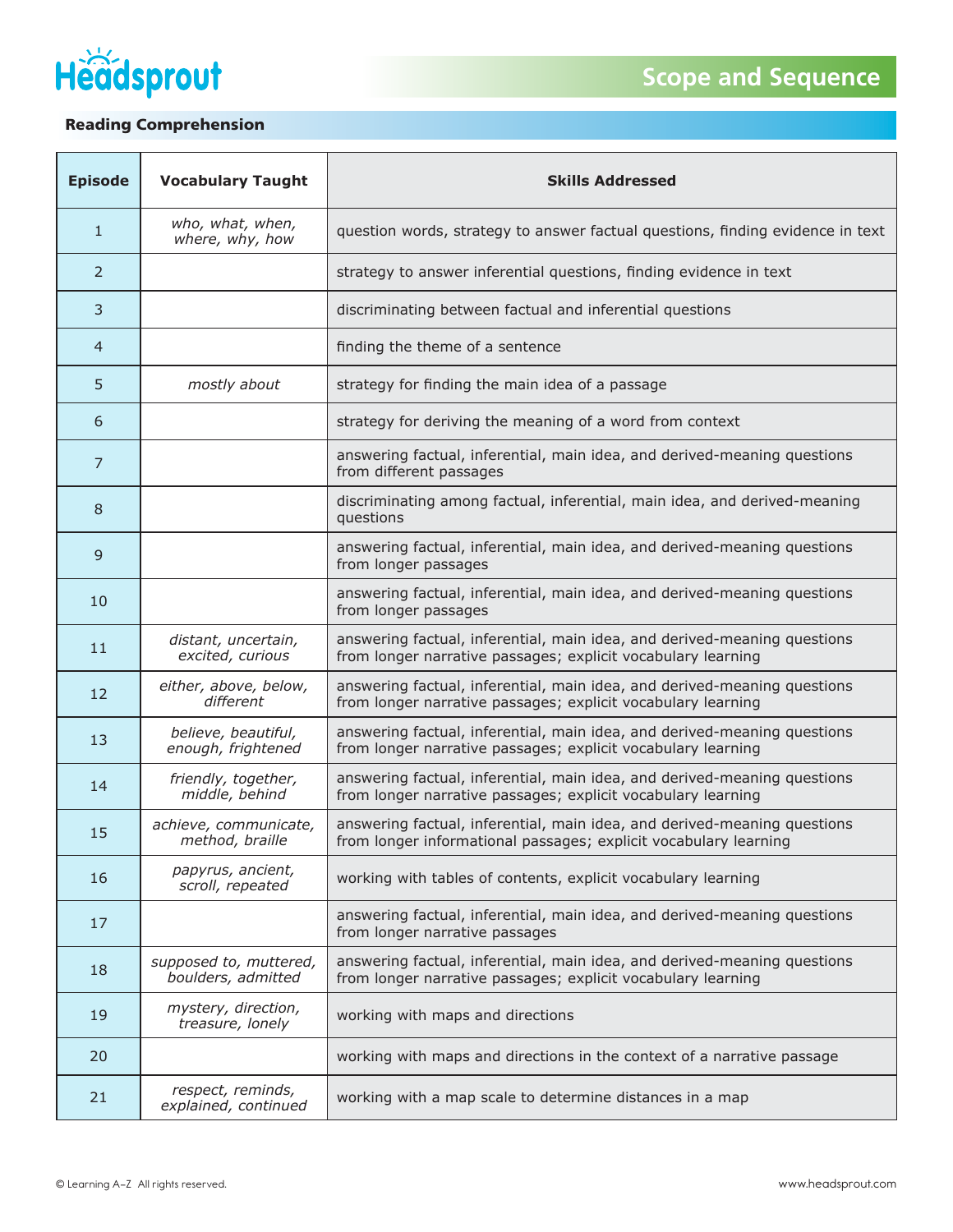



## Reading Comprehension

| <b>Episode</b> | <b>Vocabulary Taught</b>                              | <b>Skills Addressed</b>                                                                                                                                                                                    |
|----------------|-------------------------------------------------------|------------------------------------------------------------------------------------------------------------------------------------------------------------------------------------------------------------|
| 22             |                                                       | answering factual, inferential, main idea, and derived-meaning questions<br>from longer narrative passages; working with maps in the context<br>of a passage                                               |
| 23             | visible, prism, angle,<br>spectrum                    | answering factual, inferential, main idea, and derived-meaning questions<br>from longer informational passages; explicit vocabulary learning                                                               |
| 24             | measure, inch,<br>equivalent, yard                    | answering factual, inferential, main idea, and derived-meaning questions<br>from longer informational passages; explicit vocabulary learning; working<br>with a ruler to compare different lengths         |
| 25             | ounce, precise,<br>standard, balance scale            | answering factual, inferential, main idea, and derived-meaning questions<br>from longer informational passages; explicit vocabulary learning; working<br>with a balance scale to compare different weights |
| 26             | surround, volunteer,<br>neighborhood, belong          | answering factual, inferential, main idea, and derived-meaning questions<br>from longer narrative passages; explicit vocabulary learning                                                                   |
| 27             | interrupt, prepare,<br>section, puzzled               | answering factual, inferential, main idea, and derived-meaning questions<br>from longer narrative passages; explicit vocabulary learning                                                                   |
| 28             | protect, combined,<br>background, mural               | answering factual, inferential, main idea, and derived-meaning questions<br>from longer narrative passages; explicit vocabulary learning                                                                   |
| 29             | foreground, separate,<br>suggested, contributed       | answering factual, inferential, main idea, and derived-meaning questions<br>from longer narrative passages; explicit vocabulary learning                                                                   |
| 30             | creatures, social,<br>transportation,<br>domesticated | answering factual, inferential, main idea, and derived-meaning questions<br>from longer informational passages; explicit vocabulary learning                                                               |
| 31             | summary, public,<br>council, department               | answering factual, inferential, main idea, and derived-meaning questions<br>from longer narrative passages; explicit vocabulary learning                                                                   |
| 32             |                                                       | working with cluster diagrams; answering factual, inferential, main idea,<br>and derived-meaning questions from longer narrative passages                                                                  |
| 33             | chamber, diagram,<br>government, received             | answering factual, inferential, main idea, derived meaning, and diagram-<br>based questions from longer narrative passages; explicit vocabulary learning                                                   |
| 34             |                                                       | working with hierarchical diagrams; answering factual, inferential, main idea,<br>and derived-meaning questions from longer narrative passages                                                             |
| 35             | preparation, noticed,<br>extra, event                 | answering factual, inferential, main idea, derived meaning, and diagram-<br>based questions from longer narrative passages; explicit vocabulary learning                                                   |
| 36             |                                                       | working with sequence diagrams; answering factual, inferential, main idea,<br>and derived-meaning questions from longer narrative passages                                                                 |
| 37             | complete, represent,<br>vehicle, wisdom               | answering factual, inferential, main idea, derived meaning, and diagram-<br>based questions from longer narrative passages; explicit vocabulary learning                                                   |
| 38             |                                                       | working with Venn diagrams; answering factual, inferential, main idea,<br>and derived-meaning questions from longer narrative passages                                                                     |
| 39             | legislative, executive,<br>judicial, federal          | answering factual, inferential, main idea, derived-meaning, and diagram-<br>based questions from longer informational passages; explicit vocabulary<br>learning                                            |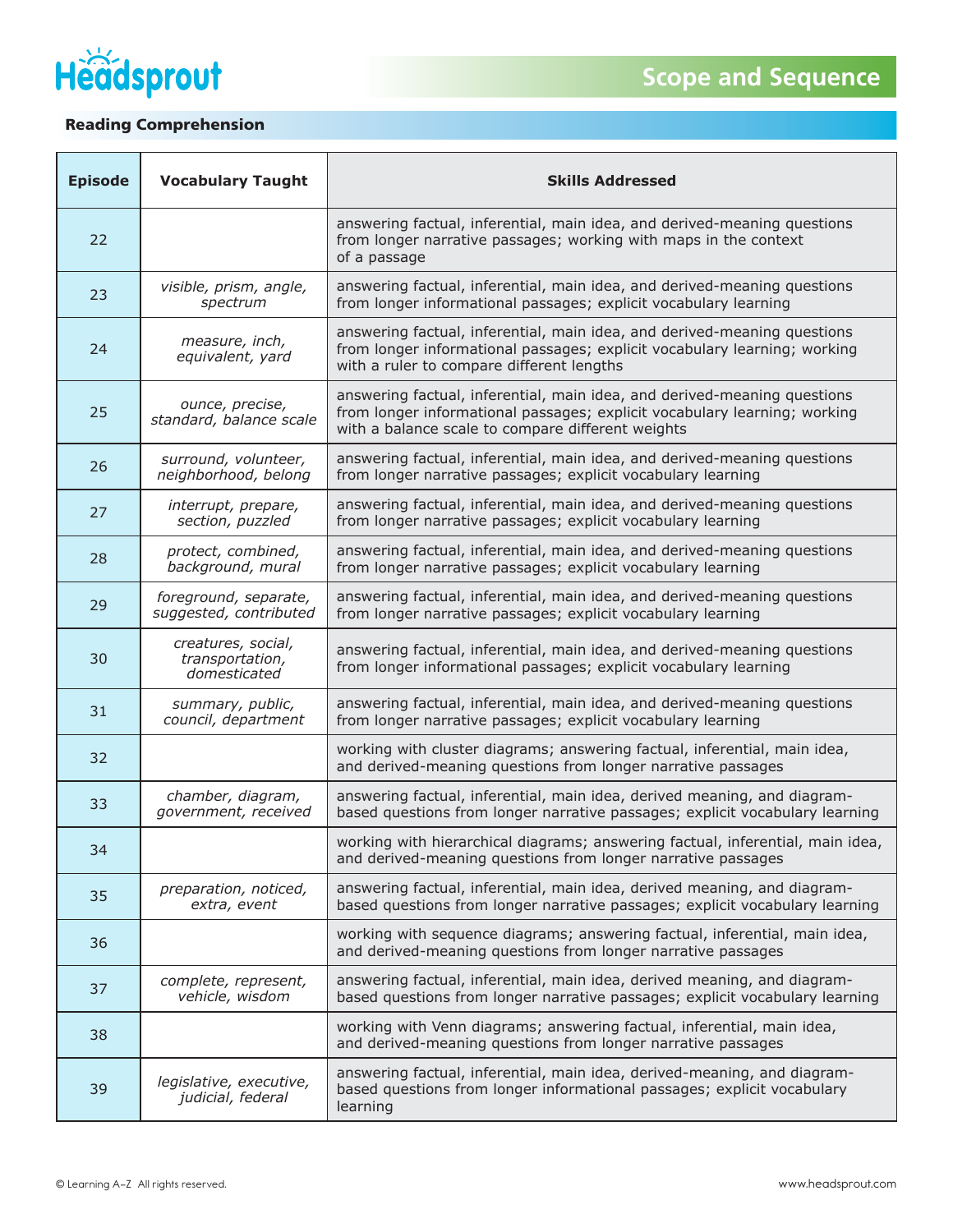



## Reading Comprehension

| <b>Episode</b> | <b>Vocabulary Taught</b>                         | <b>Skills Addressed</b>                                                                                                                                                                                                                                                                     |
|----------------|--------------------------------------------------|---------------------------------------------------------------------------------------------------------------------------------------------------------------------------------------------------------------------------------------------------------------------------------------------|
| 40             | museum, exhibit,<br>disappointed, guide          | answering factual, inferential, main idea, and derived-meaning questions<br>from longer narrative passages; explicit vocabulary learning                                                                                                                                                    |
| 41             | illustration, poster,<br>presents, cross section | working with informational posters and cross-section diagrams;<br>explicit vocabulary learning                                                                                                                                                                                              |
| 42             | habitat, defend,<br>coastal, decompose           | answering factual, inferential, main idea, and derived-meaning questions<br>from poems; explicit vocabulary learning                                                                                                                                                                        |
| 43             | environment, natural,<br>cycle, hurricane        | answering diagram-based questions from longer informational passages;<br>explicit vocabulary learning                                                                                                                                                                                       |
| 44             |                                                  | answering complex inferential questions; answering factual, main idea,<br>and derived-meaning questions from longer narrative passages; answering<br>questions without immediate feedback and correcting answers after delayed<br>feedback                                                  |
| 45             |                                                  | answering complex inferential questions; answering factual, main idea,<br>derived meaning, and diagram-based questions from longer informational<br>passages; answering questions without immediate feedback and correcting<br>answers after delayed feedback                               |
| 46             |                                                  | answering complex inferential questions; answering factual, main idea,<br>derived meaning, and diagram-based questions from longer narrative<br>passages; answering questions without immediate feedback and correcting<br>answers after delayed feedback                                   |
| 47             | solar, system, orbit,<br>satellite               | answering complex inferential questions; answering factual, main idea,<br>derived meaning, and diagram-based questions from longer informational<br>passages; answering questions without immediate feedback and correcting<br>answers after delayed feedback; explicit vocabulary learning |
| 48             | journal, supply,<br>decided, accurate            | answering complex inferential questions; answering factual, main idea,<br>derived meaning, and diagram-based questions from longer narrative<br>passages; answering questions without immediate feedback and correcting<br>answers after delayed feedback; explicit vocabulary learning     |
| 49             | journey, wits,<br>gentle, depend                 | answering complex inferential questions; answering factual, main idea,<br>and derived-meaning questions from poems; answering questions without<br>immediate feedback and correcting answers after delayed feedback;<br>explicit vocabulary learning                                        |
| 50             | major, vast,<br>impressive, exists               | answering complex inferential questions; answering factual, main idea,<br>derived meaning, and diagram-based questions from longer informational<br>passages; answering questions without immediate feedback and correcting<br>answers after delayed feedback; explicit vocabulary learning |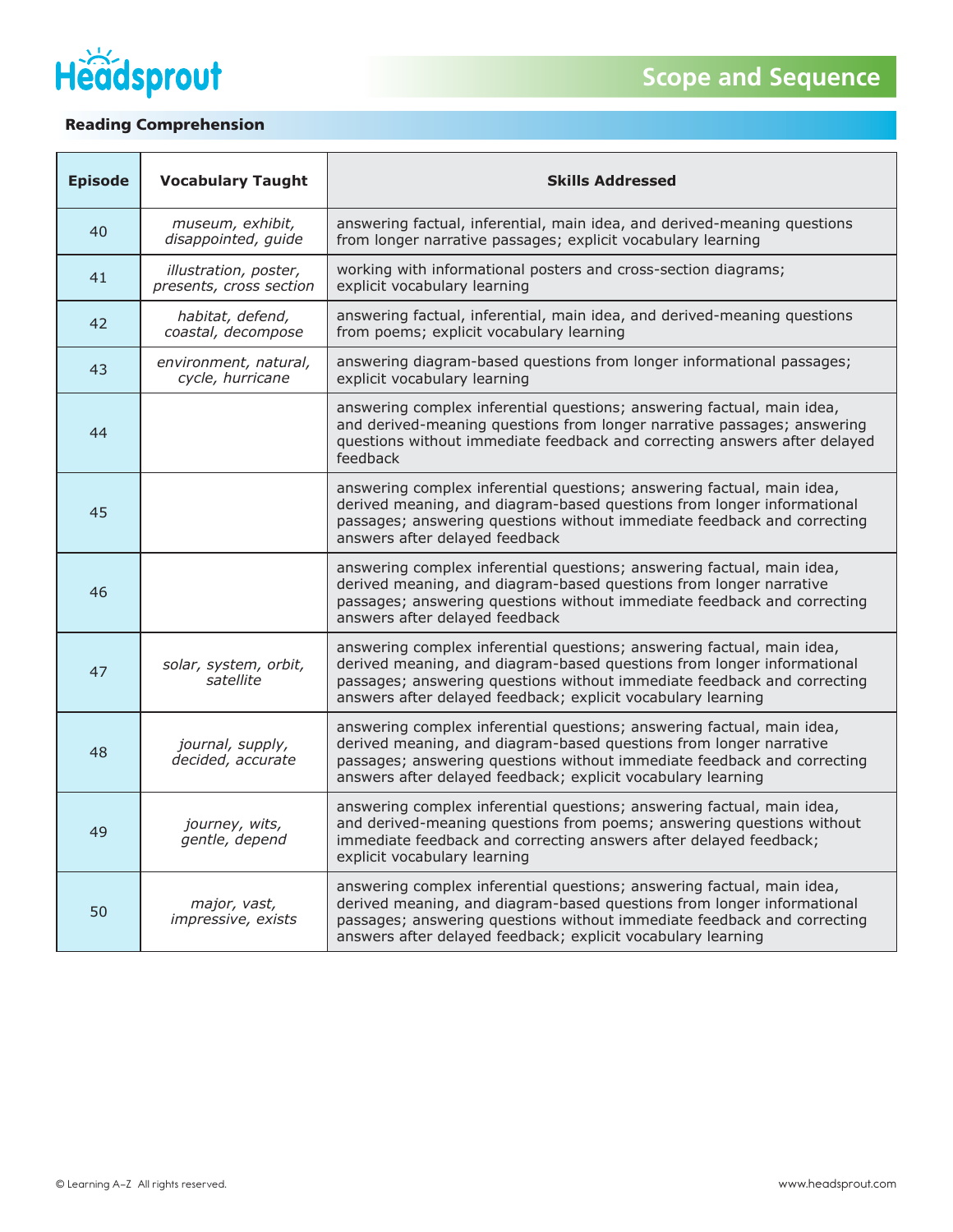

## Advanced Reading Comprehension

| <b>Episode</b> | <b>Vocabulary Taught</b>                                                                   | <b>Skills Addressed</b>                                                                                                                                                                          |
|----------------|--------------------------------------------------------------------------------------------|--------------------------------------------------------------------------------------------------------------------------------------------------------------------------------------------------|
| $\mathbf{1}$   | who, what, when,<br>where, why, how                                                        | question words, strategy to answer factual questions, finding evidence in text                                                                                                                   |
| 2              |                                                                                            | strategy to answer inferential questions, finding evidence in text                                                                                                                               |
| 3              | ability, express,<br>satisfies, reflect,<br>exploration, emerged,<br>impressed, discovered | answering factual and inferential questions from longer informational<br>passages; explicit vocabulary learning                                                                                  |
| $\overline{4}$ |                                                                                            | finding the theme of a sentence, strategy for finding the main idea<br>of a passage                                                                                                              |
| 5              |                                                                                            | strategy for finding the main idea of a passage                                                                                                                                                  |
| 6              |                                                                                            | strategy for deriving the meaning of a word from context                                                                                                                                         |
| $\overline{7}$ |                                                                                            | answering main idea and derived meaning questions from longer<br>informational passages                                                                                                          |
| 8              |                                                                                            | discriminating among factual, inferential, main idea, and derived-meaning<br>questions                                                                                                           |
| 9              | weary, ingredient,<br>preserve, fortunate                                                  | answering factual, inferential, main idea, and derived-meaning questions<br>from longer narrative passages; explicit vocabulary learning                                                         |
| 10             | migrate, territory,<br>extraordinary, navigate                                             | answering factual, inferential, main idea, and derived-meaning questions<br>from longer informational passages; explicit vocabulary learning                                                     |
| 11             | cause, effect,<br>agreeable, curious                                                       | answering factual, inferential, main idea, and derived-meaning questions<br>from longer narrative passages; explicit vocabulary learning                                                         |
| 12             | mission, threatened,<br>observed, confused                                                 | answering factual, inferential, main idea, and derived-meaning questions<br>from longer informational passages; explicit vocabulary learning                                                     |
| 13             | vast, extremely,<br>released, recover                                                      | answering factual, inferential, main idea, and derived-meaning questions<br>from longer informational passages; explicit vocabulary learning                                                     |
| 14             | dictionary                                                                                 | working with a dictionary                                                                                                                                                                        |
| 15             | frequently, explanation,<br>terrifying, plunged                                            | answering factual, inferential, main idea, and derived-meaning questions<br>from longer informational passages; explicit vocabulary learning                                                     |
| 16             | prefix, root word, pre-,<br>post-, anti-, mis-                                             | working with prefixes and root words; answering factual, inferential, main<br>idea, and derived-meaning questions from longer informational passages;<br>explicit vocabulary learning (prefixes) |
| 17             | tele-, over-,<br>under-, de-                                                               | answering factual, inferential, main idea, and derived-meaning questions<br>from longer informational passages; explicit vocabulary learning (prefixes)                                          |
| 18             | thesaurus, synonym                                                                         | working with a thesaurus and synonyms                                                                                                                                                            |
| 19             | formal, gesture,<br>proceed, tread                                                         | working with dictionary and thesaurus entries to answer questions from<br>a passage; explicit vocabulary learning                                                                                |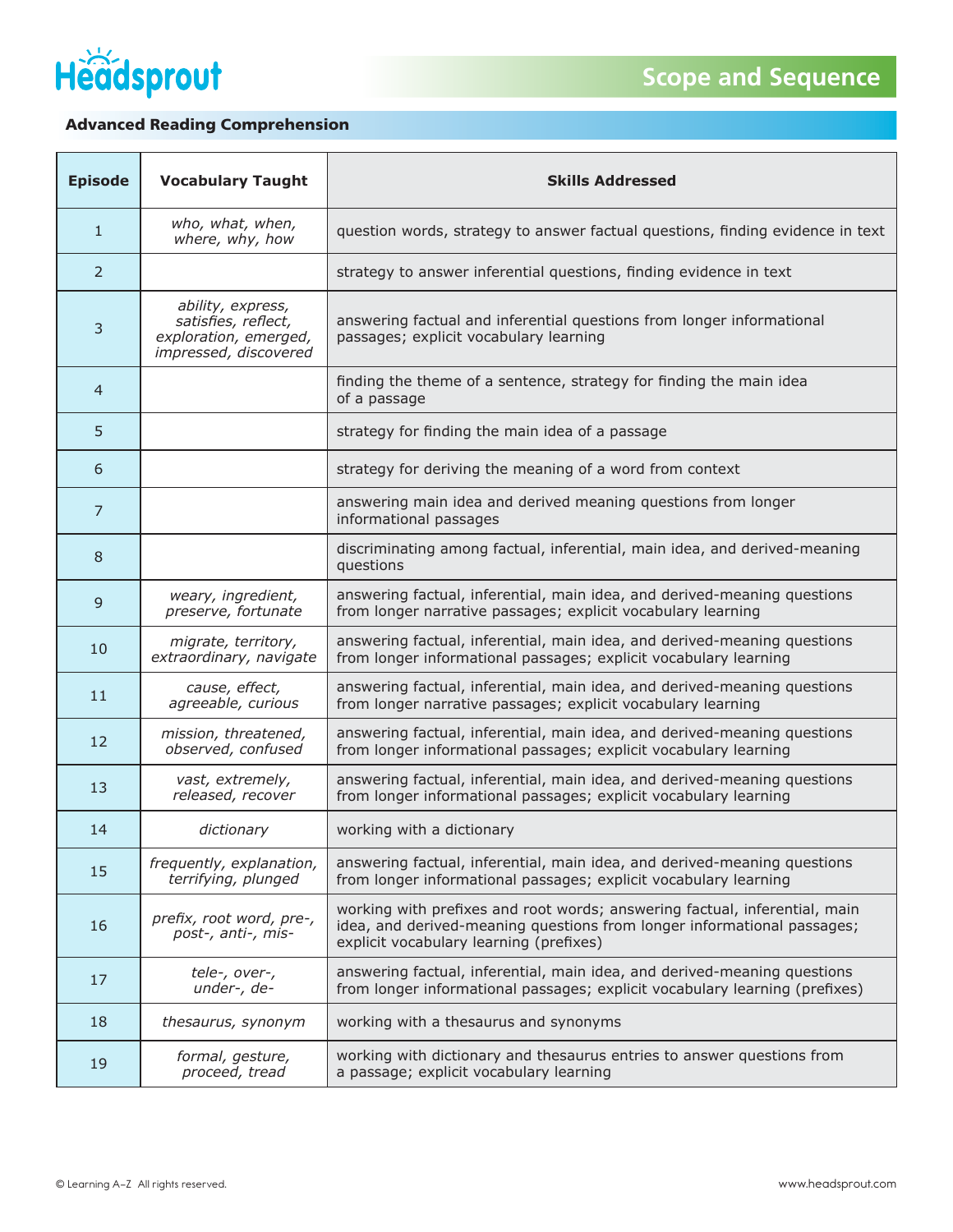

## Advanced Reading Comprehension

| <b>Episode</b> | <b>Vocabulary Taught</b>                                                                      | <b>Skills Addressed</b>                                                                                                                                                                                                     |
|----------------|-----------------------------------------------------------------------------------------------|-----------------------------------------------------------------------------------------------------------------------------------------------------------------------------------------------------------------------------|
| 20             | idiom, a fish out of<br>water, in the same<br>boat, rock the boat,<br>a little birdie told me | answering factual, inferential, main idea, and derived-meaning questions<br>from longer narrative passages; explicit vocabulary learning (idioms)                                                                           |
| 21             | fact, opinion                                                                                 | distinguishing between facts and opinions                                                                                                                                                                                   |
| 22             | disaster, urgent,<br>permanent, solution                                                      | answering questions about facts and opinions from an informational passage;<br>answering factual, inferential, main idea, and derived-meaning questions<br>from longer informational passages; explicit vocabulary learning |
| 23             | contrary, extract,<br>valuable, process                                                       | distinguishing between facts and opinions; answering questions about facts<br>and opinions from an informational passage; explicit vocabulary learning                                                                      |
| 24             | folktale, encourage,<br>furious, support, moral                                               | understanding folktales; answering questions from a folktale;<br>explicit vocabulary learning                                                                                                                               |
| 25             | drama, enthusiastic,<br>character, setting,<br>disappointment                                 | understanding dramas; answering questions from a drama;<br>explicit vocabulary learning                                                                                                                                     |
| 26             | poem, verse, rhyme,<br>simile, stanza                                                         | understanding poems; answering questions from a poem; explicit vocabulary<br>learning                                                                                                                                       |
| 27             | glimpse, grief,<br>occasion, mischief                                                         | understanding poems; answering questions from a poem; explicit vocabulary<br>learning                                                                                                                                       |
| 28             | advertisement,<br>effective, increase,<br>convenient, represents                              | understanding advertisements; answering questions from an advertisement;<br>explicit vocabulary learning                                                                                                                    |
| 29             | persuasive essay,<br>conclusion, possess,<br>purchased, develop                               | understanding persuasive essays; answering questions from a persuasive<br>essay; explicit vocabulary learning                                                                                                               |
| 30             | apply, briefly,<br>involve, inspire                                                           | understanding instructional text; answering questions from an instructional<br>text; explicit vocabulary learning                                                                                                           |
| 31             | support, compare,<br>describe                                                                 | comparing and contrasting texts                                                                                                                                                                                             |
| 32             | descend, generation,<br>produce, source                                                       | comparing and contrasting a narrative and an informational passage;<br>answering questions about characters and facts and opinions;<br>explicit vocabulary learning                                                         |
| 33             | wisdom, massive,<br>scarce, launched                                                          | comparing and contrasting a folktale and an informational passage;<br>answering questions about characters; explicit vocabulary learning                                                                                    |
| 34             | inquire, reveal,<br>consume, diverse                                                          | comparing and contrasting a poem and an informational passage; answering<br>questions about facts and opinions; explicit vocabulary learning                                                                                |
| 35             | prompt, independent,<br>deserves, original                                                    | comparing and contrasting an informational passage and a persuasive essay;<br>answering questions about facts and opinions; explicit vocabulary learning                                                                    |
| 36             | abroad, tradition,<br>abandoning, official                                                    | comparing and contrasting an informational passage and an advertisement;<br>answering questions about author's purpose; explicit vocabulary learning                                                                        |